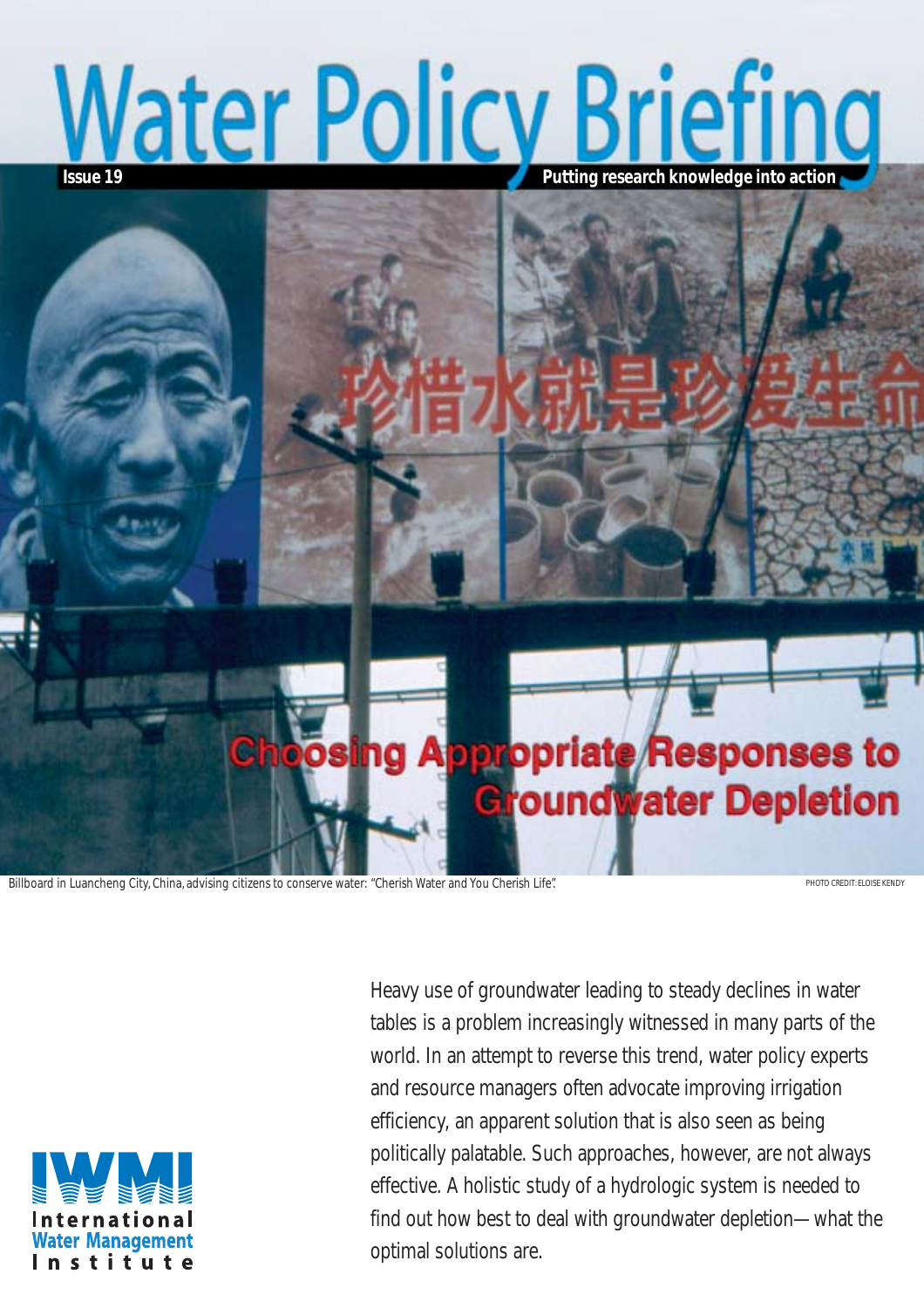# **Groundwater declines: looking for the right solutions**

With growing populations, changing weather patterns, and increasing pollution of surface water bodies, countries across the world are relying more and more on finite groundwater reserves built up over centuries, for household, agricultural, and industrial needs. Although addressing water shortages in the short term, groundwater exploitation brings with it its own host of problems. It can cause salt water intrusion into fresh water aquifers and subsidence of the land surface.

Governments are quick to turn to **improving water efficiency** as the best solution to the problem, but are too often disappointed. Research is increasingly highlighting that in devising water management strategies to conserve water and halt the decline of groundwater levels, policymakers must conduct **holistic studies of hydrologic systems** to find appropriate solutions that will result in real water savings. What's needed then is not a simple 'one size fits all' policy or solution, but varying management approaches to suit specific situations.

The concept of **hydronomic zones,** which categorizes a hydrologic system into different zones—each having its own water-related issues—could be a useful tool in this exercise.

# **Examining contradictions in the North China Plain**

The North China Plain is China's most important agricultural centre, producing more than half the country's wheat and a third of its maize. Here, the deficit between rainfall and crop requirements has been met by irrigation from aquifers underlying the plain. Pumping water from the aquifers has led to the continued decline of groundwater levels despite improved irrigation efficiency and reduced pumping.

The North China Plain is 320,000 km2 in extent and is home to more than 200 million people. It is bordered by mountains on the west and the Yellow Sea on the east. Three rivers drain into the plain (fig.1). The climate is temperate and monsoonal, with cold, dry winters and hot, humid summers. The plain is China's most important centre of agricultural production, producing more than half the country's wheat and a third of its maize. Yet, the shortage and seasonal distribution of water are two key factors that inhibit agriculture. Annual rainfall averages between 500 mm in the north and 800 mm in the south. The typical winter wheat/summer maize cropping pattern which is currently practised consumes 660mm to 920mm of water annually.

This seeming contradiction has puzzled water policy experts and resource managers and provided the impetus for IWMI's study in the Luancheng County located in the Hai River basin, one of the three rivers making up the North China Plain (fig.1). The study examined the nexus between agricultural policies in the area, water management approaches, and actual water use, in an effort to explain the steady decline in groundwater levels and to find appropriate solutions to halt this decline.

**Figure 1. Location of Luancheng Country within the North China Plain**



This Water Policy Briefing is based on *Policies Drain the North China Plain: Agricultural Policy and Groundwater Depletion in Luancheng County, 1949 – 2000* (IWMI Research Report 71) by Eloise Kendy, David J. Molden, Tammo S. Steenhuis, Changming Liu and Jinxia Wang and on *Hydronomic Zones for Developing Basin Water Conservation Strategies* (IWMI Research Report 56) by David J. Molden, R. Sakthivadivel and Jack Keller. The full text of these reports is available at *www.iwmi.cgiar.org/pubs/rrindex.htm*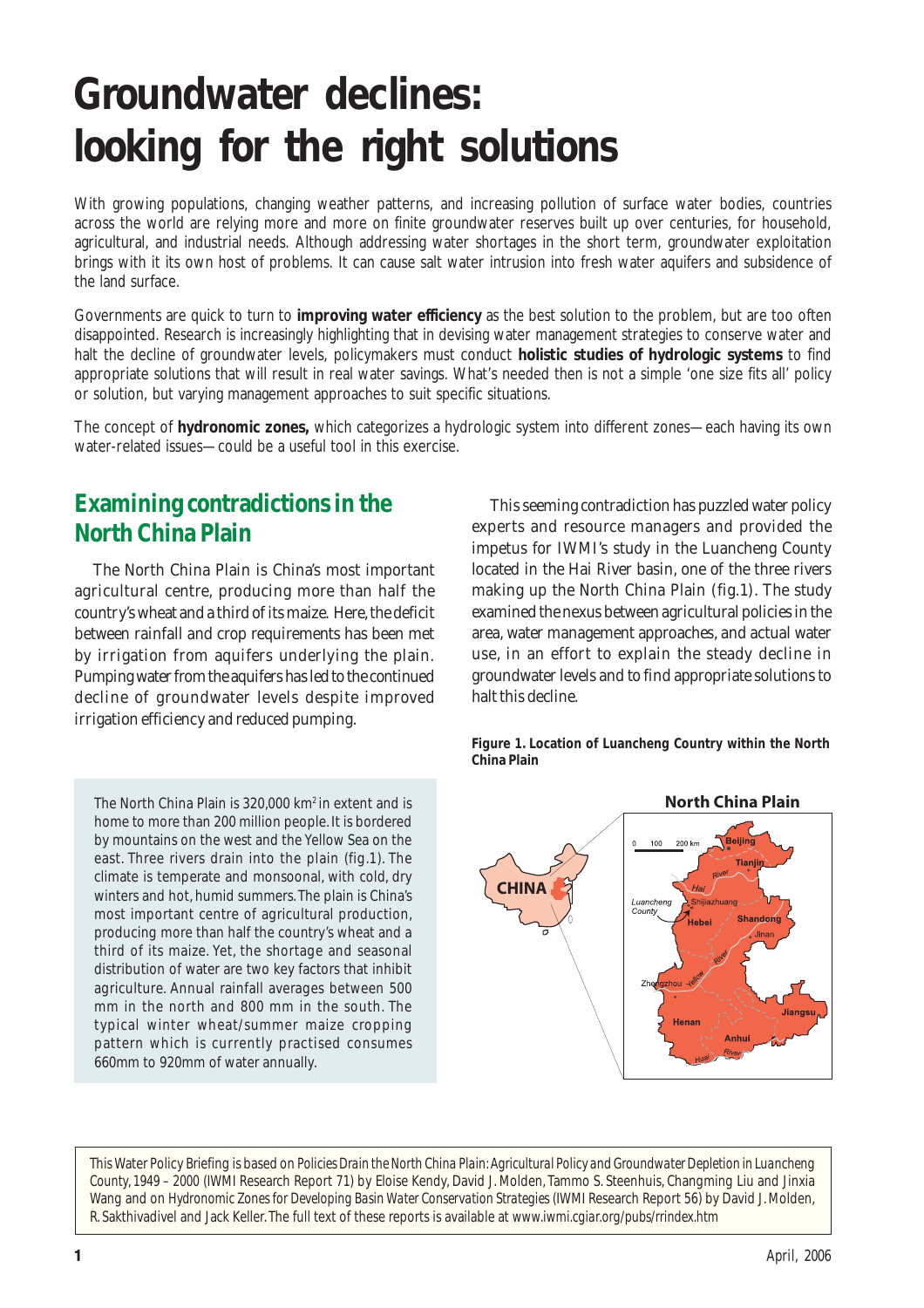# **Agricultural policies and water management in the North China Plain 1949 – 2000**

Agricultural policies and related water resource development policies have undergone four distinct phases in the Luancheng County since the formation of the People's Republic of China in 1949. The central goal of agricultural policy—food self–sufficiency—has however remained constant throughout these four phases. And going hand in hand with this policy is the requirement for a stable or increasing supply of water for irrigation.

Before 1949 there was no major irrigation development and most of the crops were rainfed. Only one crop per year could be produced. The area's aquifers were recharged by seepage from three river channels, and there was also periodic flooding. During the Nation Rebuilding phase (1949 – 1958) much effort was put into irrigation works and this cut all stream flows into Luancheng except for the wastewater from Shijiazhuang City. Thus, ironically, the development of irrigation systems left the county drier than before.

In the Commune Era from 1958 to 1978, groundwater irrigation began in earnest and led to improved crop yields and continuous cropping with two harvests each year. Even at this early stage, declines in the water table were evident.

In the Early Reform period (1979 – 1984), production which until then had been managed collectively, was decollectivized. This had two significant impacts. Firstly, farmers had an incentive to work more efficiently, and an immediate increase in grain production was seen. Secondly, irrigation efficiency improved. Groundwater pumping for irrigation in Luancheng County decreased from about 1,020 mm/year in 1976 to about 390 mm/year in 1996.

Nevertheless, water table declines continued and concerned regional authorities formulated regulations to strengthen groundwater management. However, these measures were not implemented at local level. On the contrary, subsidies were provided for the construction of wells, facilitating an expansion in winter wheat production (fig. 2) and a shift from the relatively drought resistant cotton to irrigated maize (fig. 3).

The Later Reform period (1985 – 2000) saw an increasing demand for irrigation-intensive cash crops. There was also increased competition with the city for groundwater resources. Shijiazhuang city depends largely on groundwater, and increased pumping means that water that would naturally have flowed down to the aquifers underlying the Luancheng County is diverted for use by the city. Residents have had little choice but to dig deeper wells in search for water.

# **The effect: water use trends and groundwater decline**

As agricultural policies and water management strategies evolved over the years, water use trends also changed accordingly. With increased winter wheat cropping and a shift from cotton to more irrigationintensive maize, an increase in groundwater use that would mirror the cropping patterns could be expected. However, the reality is quite different. Contrary to expectations, groundwater pumping did not increase with the increase and change in cropping. Even more surprisingly, pumping rates actually decreased during the late 1970s to the early 1980s before finally stabilizing in the 1980s (fig. 4). Yet, there has been a steady decline in groundwater levels throughout the period under study. How does one explain these seeming contradictions?



**Figure 2. Cropping history of Luancheng Country, 1949-1999 winter wheat sown area**

Cropping history of Luancheng County, 1949-1999 – winter wheat sown area.

*Source:* Shijazhuang Statistics Bureau (1949-2000)

**Figure 3. Cropping history of Luancheng Country, 1949- 1999—summer crop sown areas**



*Note:* 'Other' summer crops include orchards, sorghum, oil crops and soyabeans. **Source: 'Shijiazhuang Statistics Bureau (1949-2000)**<br> **Sovabeans.**<br> **Source: Shijiazhuang Statistics Bureau (1949-2000)**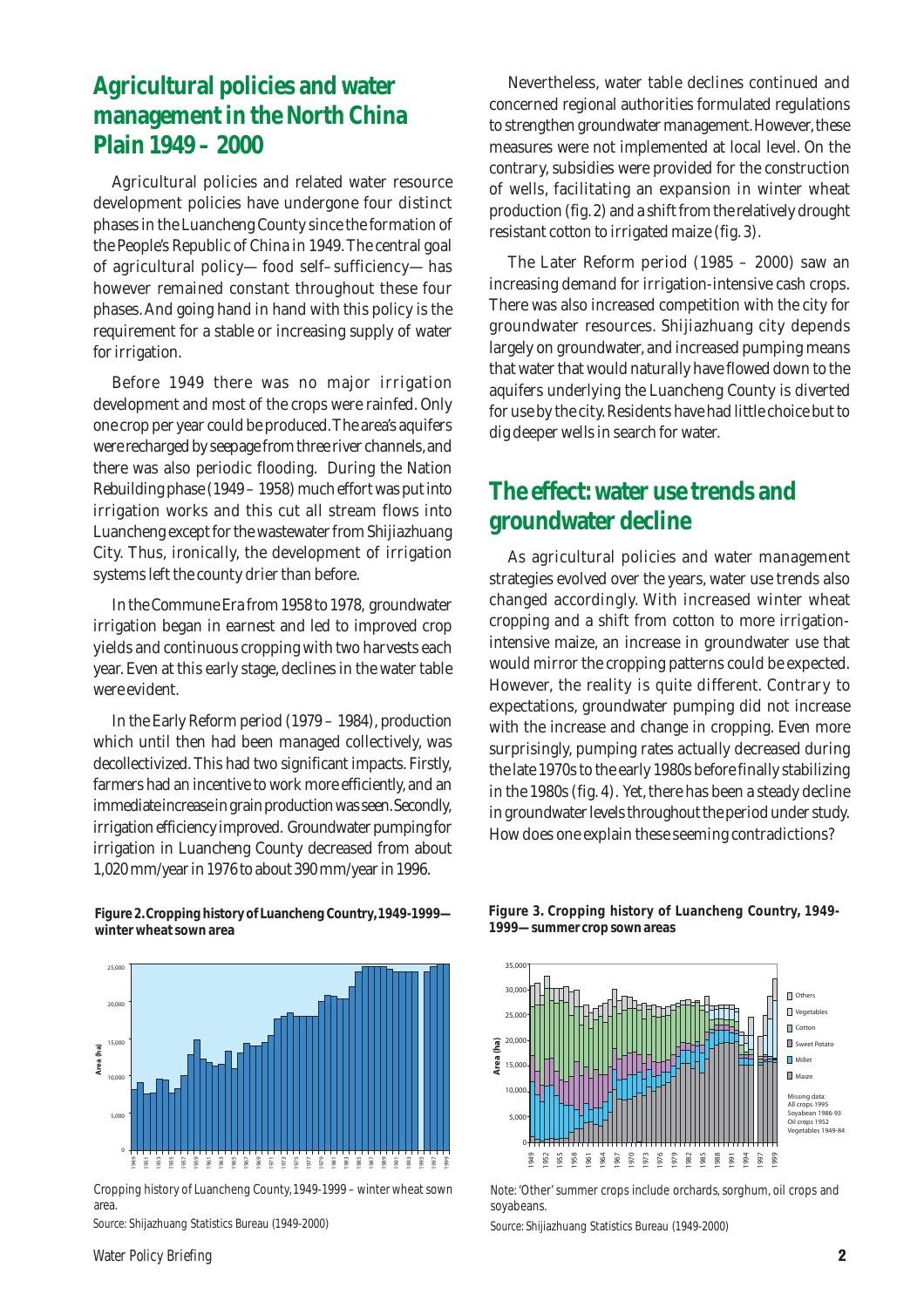**Figure 4. Irrigation history of Luancheng Country, 1949-1999 estimated pumping for irrigation**



*Note:* 'Pumping' in the 1950s was primarily hauling, rather than pumping, from shallow, brick-lined wells. 'Model Input' indicates groundwater pumping and irrigation values used to calculate annual water balances.

# **The cause: the policy–water use nexus**

IWMI's study used a water balance approach to try and find the answer. It is a simple accounting method used to quantify hydrologic changes. The soil water balance and the groundwater balance in Luancheng County were both studied (fig. 5).

The study concluded that the continued decline in groundwater levels is due to the longstanding agricultural policy of achieving food self-sufficiency by continually increasing the irrigated area, coupled with the use of groundwater to supplement precipitation. Even more interesting is what the study reveals about the connection between increasing irrigation efficiency and groundwater levels. In Luancheng County, irrigation efficiency has increased, causing more than a 50%

**Figure 5. Generalized soil-water and groundwater balances of Luancheng Country**



Note: *P* is precipitation, *I* is irrigation water pumped from the aquifer and applied to crops; *ET* is crop evapotranspiration; *R* is drainage from the soil profile which recharges the aquifier; ∆*S* is change in groundwater storage, as evidenced by water-table declines.

All water balance equations have the form:  $Inflows - Outflows = AS$  (1)

A soil water balance has the form:  $P + I - ET - R = \Delta S = 0$  (2)

And a groundwater balance has the form:  $R - I = \Delta S$  (3)

where P is precipitation; I is irrigation water pumped from the aquifer and applied to crops; ET is crop evapotranspiration; R is drainage from the soil profile which then recharges the aquifer; ∆S is the change in groundwater storage, as evidenced by water table declines.

In Luancheng County the average precipitation (P) for the study period was 460 mm/yr; the average evapotranspiration (ET) from the crops was 660 mm/yr. Substituting these values into the equations above we have:

$$
P + I - ET - R = \Delta S = 0
$$
 (2)  
460 + I - 660 - R = 0  
R = I - 200  
R - I = \Delta S  
I - 200 - I = \Delta S  
 $\Delta S$  = -200

From the soil water balance (2) it is seen that drainage from the soil profile is 200 mm/yr less than the quantity of water applied as irrigation. This will remain so, as long as rainfall and evapotranspiration remain constant.

Examination of the groundwater balance (3) shows that irrespective of the amount of water pumped from the aquifer for irrigation, the groundwater storage will decrease by 200 mm/yr and this equates to an annual drop in the water table of 1 m.

decrease in groundwater pumping since the 1970s (fig. 4). However, groundwater levels continue to drop steadily. Because excess irrigation water seeps through the soil back to the aquifer underlying irrigated areas and replenishes the water supply, the only significant inflows and outflows to the system are through precipitation and crop evapotranspiration. As long as these two factors remain constant, increased irrigation efficiency will save no water. Instead, other options like reducing the length of the growing season and reducing the extent of irrigated land need to be considered to halt the decline of groundwater levels.

Thus, simply changing the amount of water applied for irrigation will not affect the rate of groundwater depletion. The only other variables are rainfall and evapotranspiration. Clearly then, if there is to be any reduction in groundwater depletion and any real water savings, there must be a decline in

*Sources:* Hu, Chanseng, Chinese Academises of Science, personal commun.; Shijiazhuang Water Converstion Bureau (1949-1999)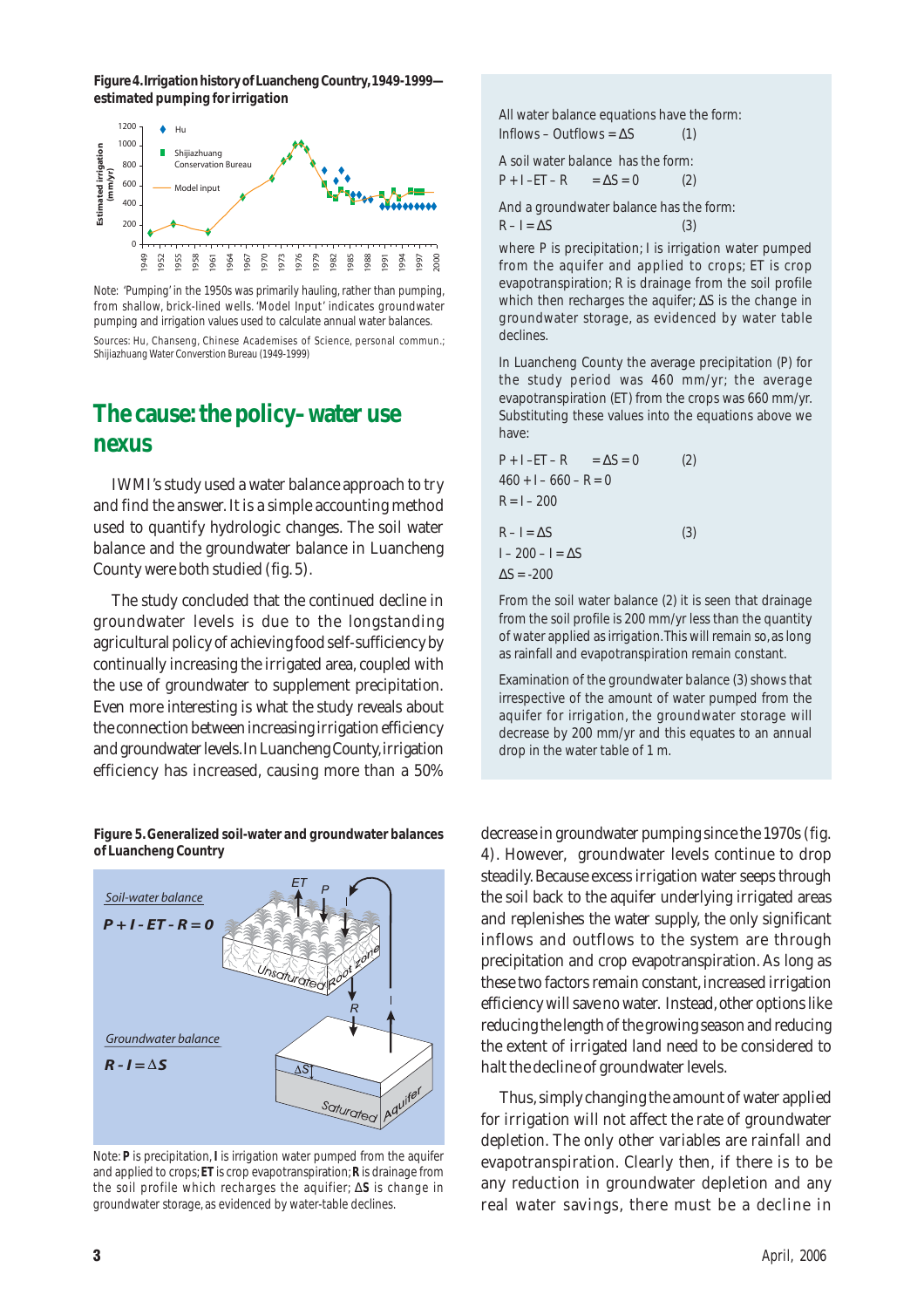evapotranspiration. This conclusion is further borne out by the relationship between rainfall, evapotranspiration and resulting depletion in groundwater over the study period (fig. 6).

**Figure 6. General relationship between precipitation and evapotranspiration for cropland in Luancheng Country, 1947-2000**



In the early years before irrigation development, precipitation exceeded evapotranspiration and the excess water recharged the aquifer, sometimes even causing it to overflow. As irrigated areas grew and the number of crops harvested each year rose, evapotranspiration increased until it exceeded rainfall (fig. 6). It was at this point that groundwater mining began and since that time the amount of groundwater mined has been the difference between rainfall and evapotranspiration, irrespective of the amounts pumped out of the aquifer. As long as this difference remains virtually constant the rate of groundwater depletion too will remain constant.

Taking into consideration the entire hydrologic system, including both the soil profile and the underlying aquifer, has uncovered a simple but nevertheless vital factor that has been overlooked by water policy experts and resource managers over the years—that as long as crop evapotranspiration remains constant or increases there can be no reduction in the rates of groundwater depletion.

The answer lies therefore in methods that will either maintain or reduce the rates of evapotranspiration. The holistic study of the hydrologic system points us in the right direction in the search for these solutions.

A concept that is useful in studying hydrologic systems is that of hydronomic zoning. A hydrologic system such as a river basin is divided into hydronomic (*Hydro* water + *nomus* management) zones which are defined primarily according to the destination of the drainage outflow from water uses. Thus there are zones where water can be reused and those where it cannot, because of location and quality. Expanding this further, each hydrological system can be classified into all or some of the following zones: water source, natural recapture, regulated recapture, stagnation, environmentally sensitive and final use zones (fig. 7).



**Figure 7. Hydronomic Zones in a river basin**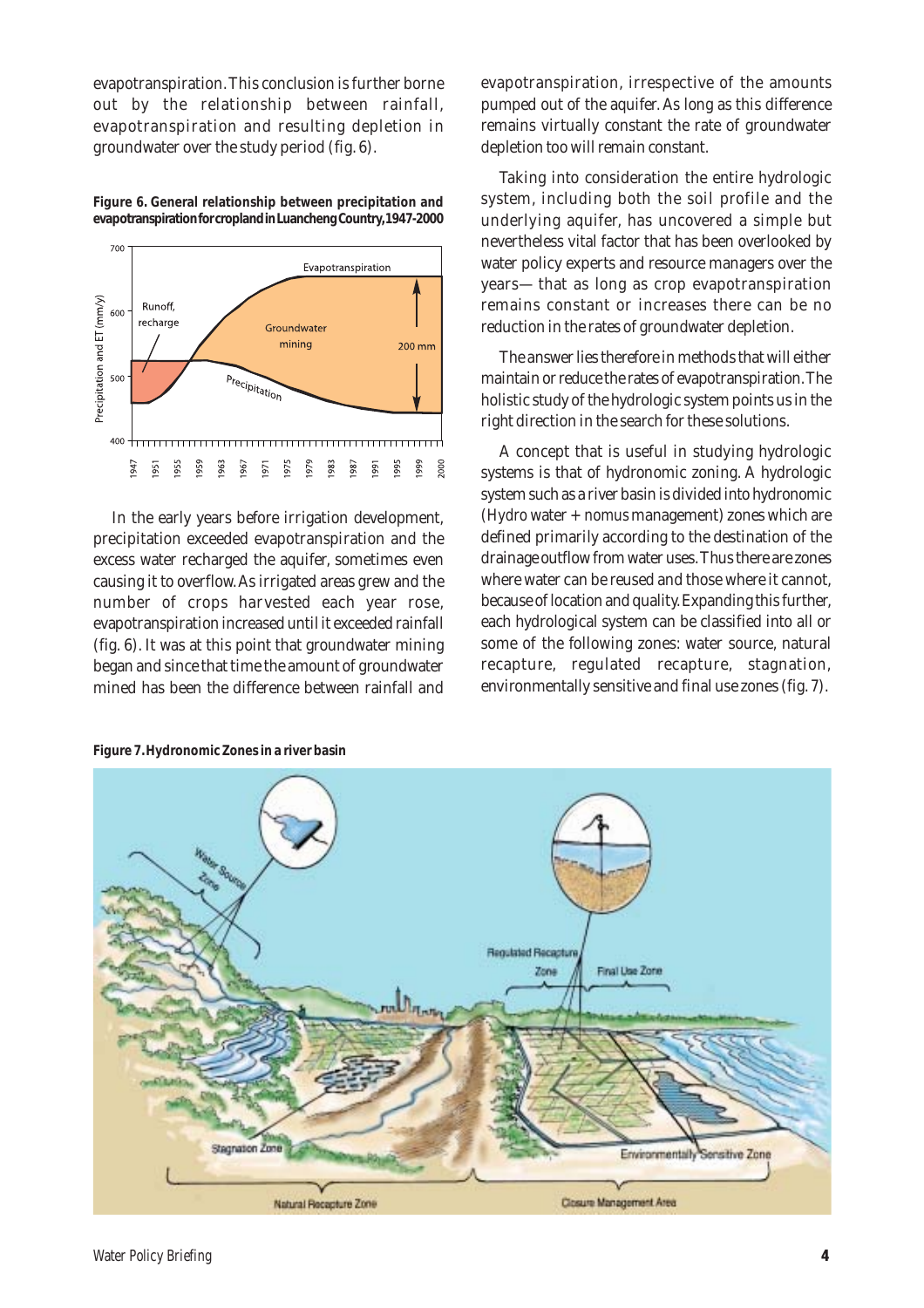#### **Description of zones**

*Water source* – area where excess rainfall provides runoff or groundwater recharge for use downstream. The area where most of the runoff or water supply originates.

*Natural recapture* – area of the basin where surface and subsurface drainage water flows are naturally captured by river systems or channel networks. The water that is diverted but not depleted by evaporation in a use cycle will be naturally recaptured and available for reuse.

*Regulated recapture* – area where reuse of surface water runoff or deep percolation water can be regulated. Return flows are captured by a drainage network separate from distribution network and water does not naturally return to the system.

*Stagnation* – isolated area where drainage is insufficient for removal of leached salts and excess water. Usually consists of rising water tables and waterlogged and/or salinized areas.

*Environmentally sensitive* – area where there is a requirement for water for ecological or other environmentally sensitive purposes. Wetlands are a classic example.

*Final use* – area with no further opportunity for reuse of water, typically situated at the terminal end of the basin.

**Conditions within zones: whether or not there is salinity or pollution loading or the opportunity of groundwater storage**

The classification of the system into the different hydronomic zones helps identify the best methods of saving water since each zone has its own best set of water saving measures. In identifying these sets of measures, factors that must be accounted for are the extent to which the system has excess water available for depletion, the level of groundwater dependence, and the extent of pollution and salinity loading.

# **A selection of possible answers**

It has been proven that groundwater declines will slow only when water depletion decreases and will reverse only when net inflows exceed net outflows. Either there must be an increase of inflows or a decrease of outflows. In the Luancheng County what this essentially means is that precipitation must exceed evapotranspiration, i.e. measures must be taken to decrease evapotranspiration to a level less than annual precipitation.

The most popular and the most politically acceptable way of attempting to achieve this is to increase irrigation efficiency. However, IWMI's study has clearly shown that this will not always be effective. Examining a hydrologic system as a system of hydronomic zones has shown that efficiency technologies will not be effective in natural and regulated recapture zones with groundwater storage and low salt build up. If there is significant salt build up or pollution in a regulated recapture zone, efficiency technologies will be useful in controlling pollution. These methods will also be useful where there is no significant recharge of the aquifer or where the recharge is heavily polluted or to decrease energy use. In a natural recapture zone such as Luancheng County irrigation efficiency will not be effective in stemming groundwater decline. Thus, a variety of other options have been suggested and considered.

A measure that is often suggested for water conservation is water price increases to increase irrigation efficiency. In the case of the Luancheng County this might not be appropriate since in this case, reducing pumping but irrigating the same area will not stop groundwater decline. Rather, what is required is a change in land use; whether this will ensue from higher prices is debatable.

Aside from irrigation efficiency there is a variety of water saving technologies which are put forward as one of the solutions. Some of these technologies may exacerbate the problem if used inappropriately. For example, while sprinkler irrigation will save energy and allow for more precise application of water and fertilizers leading to higher yields, it will not always be effective in reducing groundwater decline and in some situations might even aggravate the problem if farmers decide to irrigate more crops with the water they save. Technologies that reduce evaporation such as the use of mulching and the establishment of greenhouses would be ideal for Luancheng County.

Changing the cropping pattern is one possibility which needs to be carefully looked at. Adopting less waterintensive cropping patterns than the currently predominant winter wheat/summer maize combination is one suggestion. The amount of water saved will depend on the length of the growing season, the root depth and the leaf area. Studies have shown, however, that any cropping routine which includes a winter wheat cycle will not show any significant reduction in groundwater depletion (fig. 8). It would appear then that the reintroduction of a winter fallow season is the only way of seeing any significant water savings through crop changes. This, unfortunately, is not an option which, by and large, is likely to be socially and economically palatable.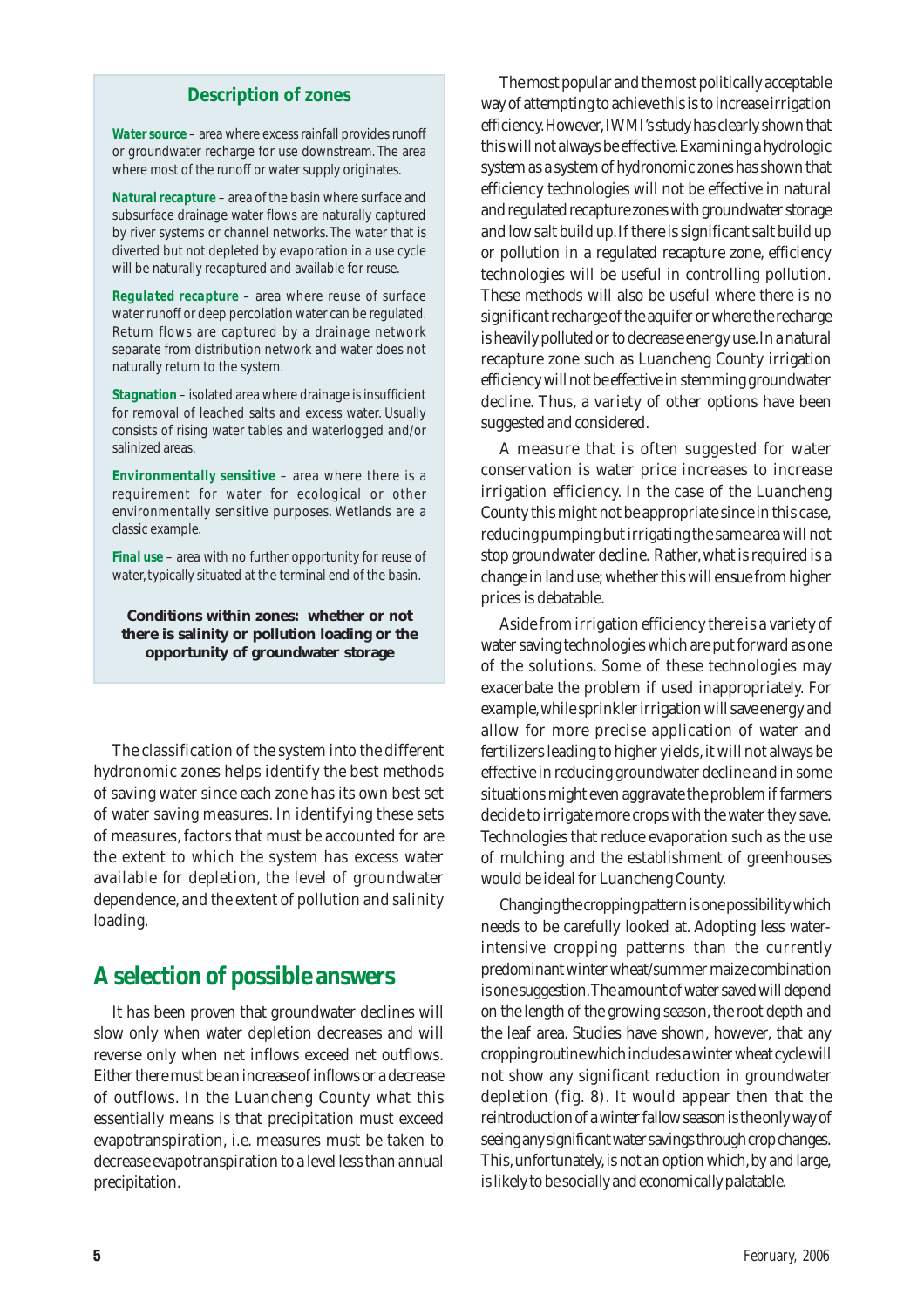**Figure 8. Estimated groundwater declines that would have resulted from five different summer and winter crop combinations under typical irrigation practices, given historical climate conditions in Luancheng Country, 1962-2000**



*Source:* Kendy et al. 2003b.

Another option is the transformation of land use from rural to urban. While specific data is not available for the Luancheng County, it is commonly accepted that urban land use depletes much less water than crop evapotranspiration. An urban setting would call for a different range of water conservation measures. In the city of Shijiazhuang, overpumping of groundwater has resulted in the deformation of the water table into a funnel shape. This has affected elevations of water levels at different points and has caused directional changes to the natural flow of groundwater. Thus water that would naturally have flowed to the aquifers of Luancheng County is flowing instead to the aquifers of Shijiazhuang city. It is imperative that the net amount of water pumped for the city is reduced if this unsustainable situation is to be reversed.

In an urban setting, precipitation tends to leave the system as runoff, rather than recharging the underlying aquifer, since many of the land surfaces are impermeable. Here, unlike in the study area, efficiency technologies would have a significant effect. A more expensive option is that wastewater is treated and then used to recharge the aquifer. Studies in California have shown that both these measures, though expensive, show better results in terms of water yield-to-cost ratios than agricultural water conservation, land fallowing and surface storage construction.

With respect to improving urban water use efficiency industrial facilities provide greater potential savings than do households. Water use per industrial product in China is 3 to 10 times greater than in other industrialized countries. Discouraging water-intensive industries is a measure that has been adopted in some Chinese cities. Likewise there are many different measures that can be considered singly or together in the urban context to provide optimal water use efficiency.

# **Making the right choice…**

None of the measures described earlier will be sufficient on their own to solve the problem of groundwater depletion. Thus, an appropriate mix of measures must be identified to achieve optimal water savings and reduced levels of groundwater depletion.

Using the kind of thinking underlying the concept of hydronomic zoning, together with a water balance approach, the study in Luancheng County set out to identify the right mixture of solutions. It formulated water saving choices which could be adopted. The sets of options are made up of a combination of changing cropping patterns, leaving certain areas of land to lie fallow, and change of land use to urban uses. Each set of options is calculated to deplete only 460 mm/yr bringing the rainfall and evapotranspiration into equilibrium (fig. 9).

**Figure 9. Examples of land-uses which, combined, deplete approximately 460 mm/year of water—under the assumption that all wheat and maize is either mulched or replaced with vegetable crops, thereby reducing evapotranspiration by 100 mm/year**



*Note:* Each stacked bar represents a different combination of land use: total fallow, urban and irrigated agriculture.

This analysis leads to the conclusion that withdrawing some land from irrigation is an inevitable part of the solution to achieving sustainable water use in the North China Plain. This change in land use will be flying in the face of the longstanding policy of food self sufficiency and use of groundwater to meet this goal. Thus, incentives which are socially, politically and economically acceptable will need to be offered to bring about this change.

In the final analysis, it is clear that simplistic 'one size fits all' solutions will not always be effective in saving water. A holistic approach including techniques such as a water balance approach and hydronomic zoning is necessary to identify the most effective methods of halting and reversing rates of groundwater decline.